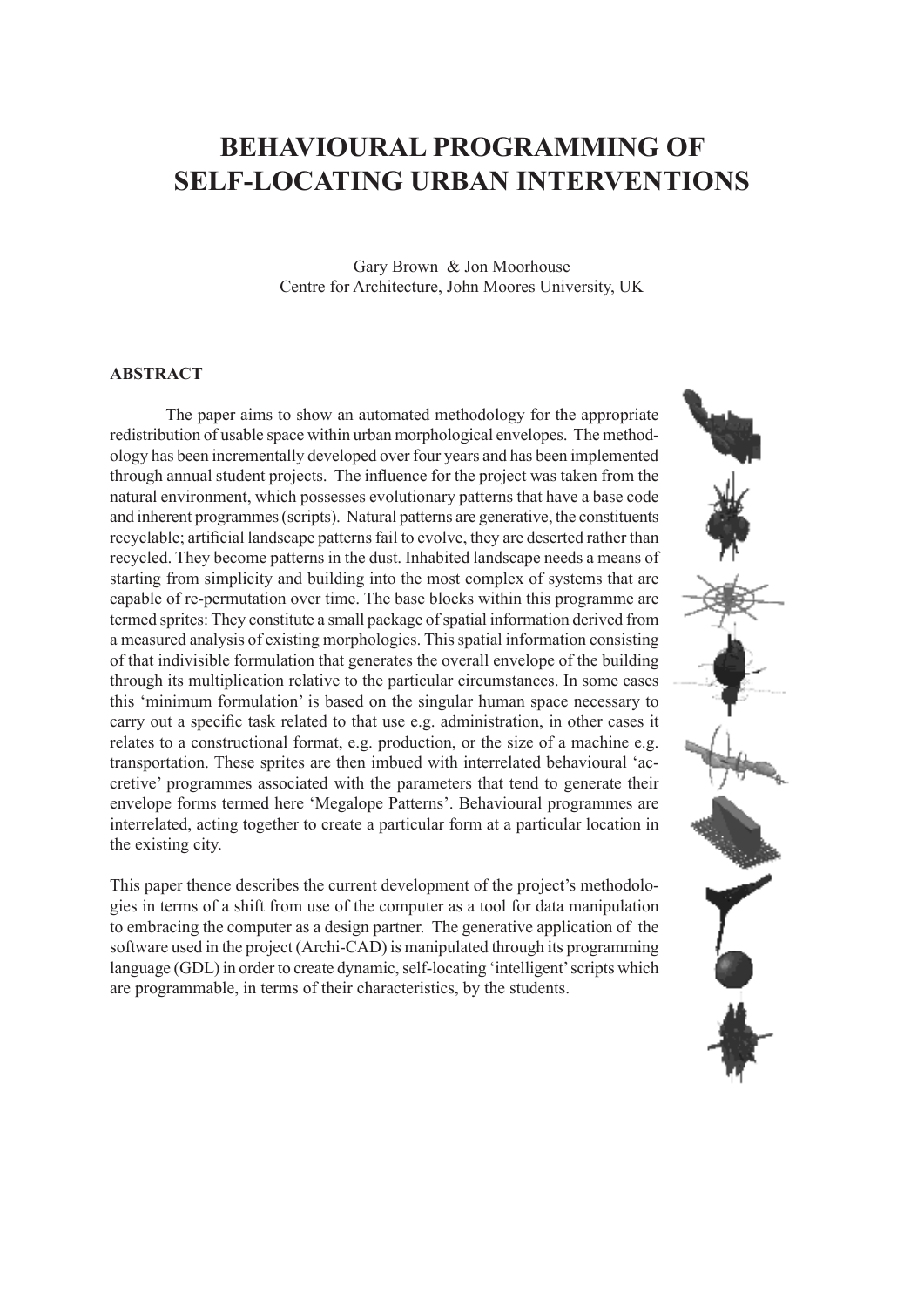Explorations of self-locating urban interventions as representative artifices originate from an intention to accelerate the learning processes of an urban project which is influenced by contemporary biological theories. These biological theories relate to an ephemeral 'formal' pattern language which is generated through inherent programmes (scripts) that continually reform in response to environmental flows, flux's and rhythms. The premise for the project infers that our comprehension of environment has less to do with defined territories and formal bodies and everything to do with these flows, flux's and rhythms that continually generate temporal forms through their convergence and condensation which are appropriate for a moment in time . Form is hence temporal and transient, and the project endeavours to amend the way that students conceive of the urban landscape, hierarchically relating more to space and its potential of becoming. The project substitutes 'our nature' and its reflective artificial pattern (the urban matrix) for biological nature and its reflective patterns, referencing nature's generative ephemerality as a desirable direction for the future of our urban landscapes.

Nature possesses evolutionary patterns which have a base code, where information is strategically related to the environment to produce forms of growth and strategies of behaviour, optimizing each particular pattern related to the contextual situation. "Codes are fixed but the way they are expressed or repressed is environmentally dependent. The forms and strategies being the result of extrapolated codes to environmental optimization". (Frazer. J. 1995)<sup>1</sup> This natural cycle producing patterned entities from its flowing coded repository which are appropriate for survival. Each entity is an integral part of the natural cycle, formulating in their accretion the dynamic sea which they effect and are reciprocally affected by, producing the constant flow of environmental change revealed through the temporal 'being of things'. The 'being of things' are no longer conceived of as singularities. The figure can in itself be the medium for other entities and systems of figures such as flocks of sheep or blades of grass can be said to form a context. There is then some kind of relationship between the being and the medium, the figure and the field, where 'the being of things' should be seen more as emerging from the medium, rather than distinct from the medium because in some way its existence is interdependent with the medium. 'Being' in this new order consequently consists of open systems that are de-localised and are interdependent with other open systems creating a multitude of space, times and objects in which 'the being of things' is somehow indivisible from the whole, "they are inextricably entangled with other objects and space time as environment." (Mae Wan Ho 1997)<sup>2</sup> through the flows and flux's of background energy. Change becomes everything and the flux's within the background energy flow are capable of disarranging form creating momentarily free radicals which are then able to make new forms and reciprocally new programme permutations where the most appropriate solutions of a contextual situation are chosen to emerge into forms. These generative programmatic relationships generates the growth and adaption of emergent form whose combinations yield the animated patterns of our physical environment through time. These background flows as information programmes of existence are therefore more important than the actual forms that emerge to delineate the spatial matrix.

The city should be considered, as having emerged from the topography in response to forces (emanating from the holistic matrix) as a strategic material redistribution of the earth, similar to Gottfried Semper's mound. This strategic distribution reflecting the local milieus programmatic requirements laid down and adjusted over time. This environmental matrix can consequently be envisaged as sets of interrelated spatial matrices overlaid with interrelated flowing forces as information programmes that unify the diverse elements of 'being' whilst respecting the identity of each. Form is never more than a temporal illusion. The 'temporal being' of things' representing a formal animation of appropriate solutions growing from one super-positioned state to another, revealing the patterns of their strategies and consequently the programmes (scripts) which constitute their 'being' (haecceity). Complex 'beings' learn to read these 'trace' patterns of existence and it is this pattern recognition which is inherent to their comprehension and subsequent manipulation of the environment. Pattern recognition enabling complex 'beings' to successfully project and intervene in the local environmental patterns for their own benefit. Today's cities are artifices; Urban landscapes are both constructed and are consumed as a reflective pattern of the activities of their milieus. The prevalence of this inhabitation as landscape has moved our activity patterns and consequently our urban landscape patterns beyond those of the natural cycle as a reflection of our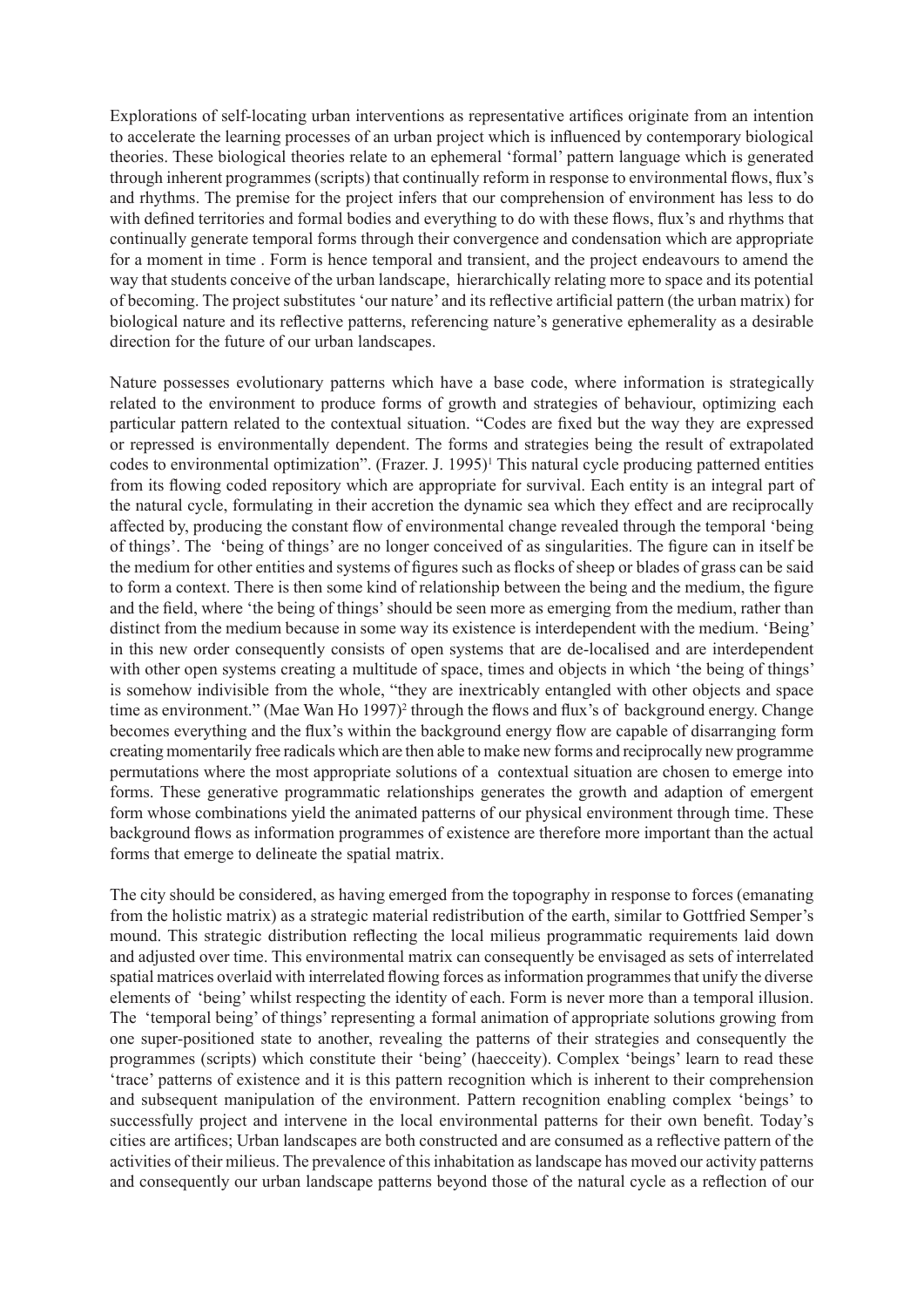own move beyond survival. City landscapes now refer to ourselves, our actions and social strategies, but have failed to evolve relative to the dynamics of our own nature. Past patterns, in their majority retaining an influence on our nature. Natural patterns are generative, the constituents recyclable; our patterns fail to evolve and are deserted rather than recycled. They become patterns in the dust.

Our mapping and classification of 'being' as a formal set of values tends to set up categories in stasis (frozen patterns) when in reality as change is the only permanence both entity's and mediums are in perpetual motion. The way we map, and record initiates and perpetuates a conceptual stasis. We map that which is a moment in time rather than mapping the forces which shape that moment in time and move between the Euclidean dimensions. In effect a new form of mapping is required in order to recognise the dynamics of the environment by realising that entity and medium are an interactive system and that there are only field to field or open system relationships. It is the organisational forces generating processes through which the form emerges that needs to be comprehended in order to design appropriate interrelated, adaptive and generative patterns within urban landscapes. "By comprehending architecture and urbanity as a series of events related to programmes it is possible to envisage a more dynamic state where architectural elements can respond amending local conditions and overall strategies. Or where groups of architectural elements can create new strategies within the existing urban programme. "(Allen. S 1997)<sup>3</sup> Inhabited landscape needs a means of starting from simplicity and building into the most complex of systems that are capable of re-permutation over time.

The aim of the project is to create a set of systematic design aids that enables urban space to become conceptually fluid (through its programmatic abstraction), such that our disbelief in future re-configurations becomes suspended. The project initiates with information gathering from the existing city under three main themes, 'Immutable image', 'Mutable activity uses' and 'Desirability', producing 15 subsets of interrelated information within which there are further sub sets. Immutable image is influenced by Kevin Lynches definitions of 'Image of a City, which are reinterpreted as Routes, Negative Nodes, Positive Nodes, Edges and Fields. These definitions are our psychological foothold in terms of visual identification with place and hence belonging creating 'existence footholds'. Mutable Fabric refers to the spatial activities (facilities) within the fabric envelopes of form. Desirability relates to the existing quality and location of the existing urban landscape. A conflict between the facilities and the fabric of the city is set up over time influencing the desirability because existing formal patterns become inappropriate for our amending 'activity patterns' mainly due to mans developmental dependance on the machine. This facility - 'existence foothold' conflict of inhabited landscape generates an undesirable stasis within the urban landscape which the project attempts to rectify through a set of procedures and conceptual hierarchy changes.

The information gathered from the existing city are interpreted as sets of visual patterns, termed veneers, within extrapolated layers over representative artificial landscape. These veneers, as information patterns, are used as a visual aid taking advantage of our natural abilities to comprehend, project and intervene in



1. Extract of veneer model from 1999 project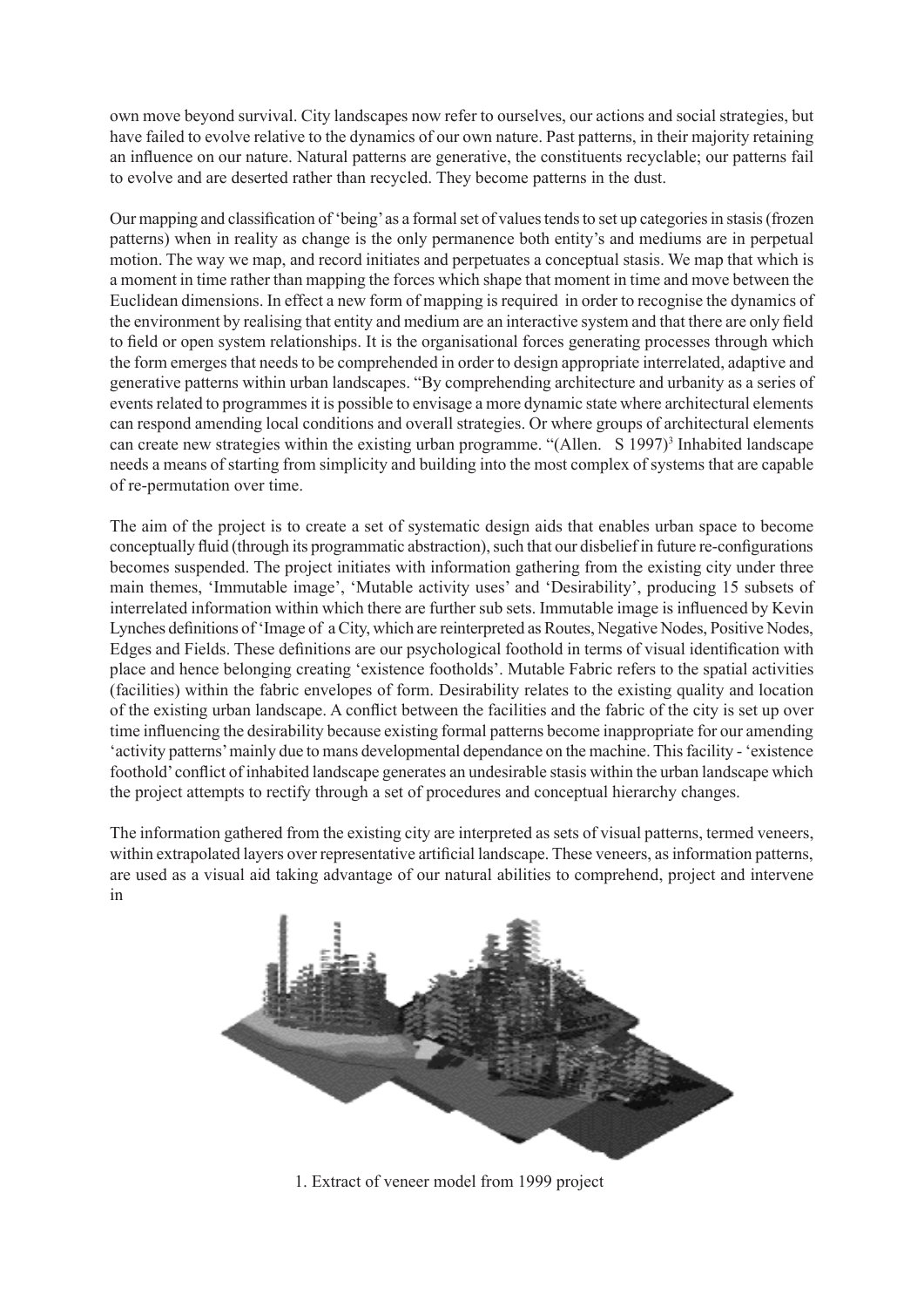pattern language. The veneers form the anchors and categorization platforms for a more complex set of three dimensional patterns imbued with behavioural strategy's for existence within the urban landscape.

The base blocks of this three dimensional pattern system are termed 'sprites'. These base units are intended to generate the formal patterns within the artificial landscape through flocking. Their dimensions are derived from the spacial formations of our 'activity uses' and there are nine kinds of sprite pattern associated with the following categorization of 'use types', Accommodation, Administration, Communication, Education, Entertainment, Production, Retail, Service, Storage. The sprites associated with each of these 'use types' emerge from a study of existing use typologies related to the nine categories above. Each sprites three dimensional space is the irreducible activity space associated with the primary functioning of that particular use type. For instance mans relationship to various space specific activities, such as office procedure's, which becomes a measure for delineating the 'space-shape' that is termed a sprite (i.e. human actions in space which can be seen as a use programme). The building envelope is the summation of these units through repetition for other programmatic requirements such as sociability, economy and or process. This definition norm does not however directly relate to all of the uses type, the sprite formulation, can relate to any of the following, (1) based on personal/machine action space (2) based on machine/human manoeuvres and resting positions (3) based on construction.



2 Formulation of Sprite

Within this sprite, 'space shape' system the physical arrangement of enclosure to the activity space is disassembled becoming events platforms of programmatic use without formal bounds such that space as delineated 'free radicals' can flow to create new configurations and permutations. This disintegration of activity spaces definitive enclosures to this vestigial state is conceptually important in order that the design of the urban landscape can become hierarchically more concerned with the 'techne' of space making from its programmatic behaviour rather than the 'techne' of form making. These sprite 'spatial shapes' are then imbued with the programmes associated with their urban 'behavioural nature'. This behavioural nature is broken down into three main categories, accretion, topography and field to field relationships related to how they tend to flock and group generating distinctive morphological shapes that desire particular locations within the urban landscape. These behavioural programmes are likewise derived from the typologies studies together with observations of the existing urban landscape in use. The programme for a particular use type might be written as follows:

Topographic; 1 Locates adjacent to major infrastructure routes and nodes. 2 Locates centrally to the overall market field 3 Ease of goods and market access essential 4 Public face and image a major consideration, (address hierarchy). 5 Can afford higher rents relative to turnover and profit margins. 6 Gravitates to ground level, or the pedestrian access plane. 7 Tendency to group symbiotically and form a gravitational matrix along major routes and nodes. 8 Improved logistics through the shared route and node as image. 9 Size determines gravitational attraction.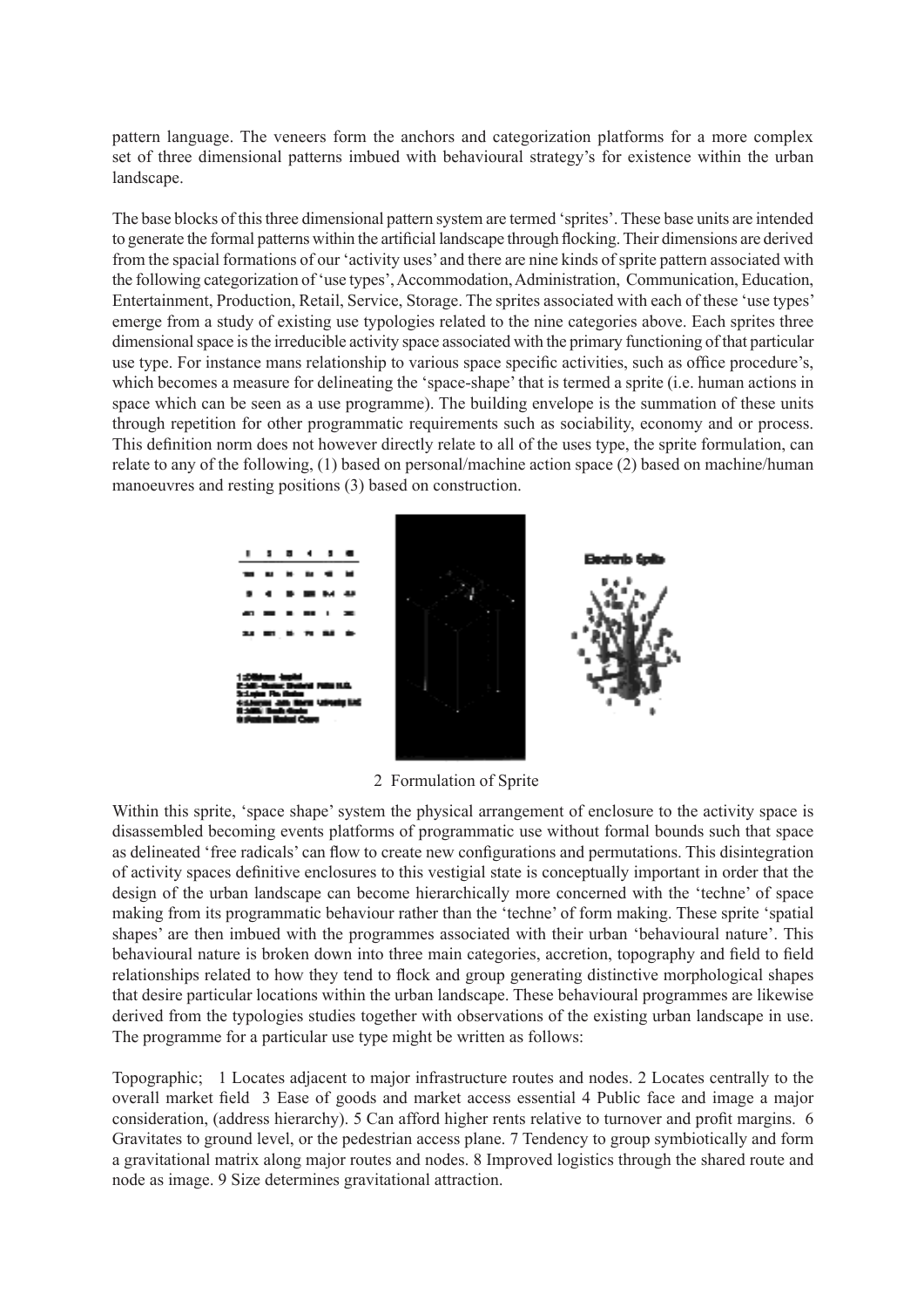

3. Gravitational Weighting Graphs

These written definitions are subsequently edited into a series of graphs which include all the programming reasoning for the 'use types' with gravitational weighting variance from one to four (zero does not exist as the use type would float). The code of each use type emerges from this process as a DNA strip which is imbued as gravitational attraction into the sprite 'space shapes' determining how that sprite behaves relative to the artificial urban matrix. The existing urban topography is also coded, and may possess existing infrastructure features related to the adapted categories from Kevin Lynches 'Image of a city' i.e. Routes, Positive Nodes Negative Nodes, Edges and Fields, which generate the gravitational hierarchy towards which the sprites are attracted **Lookstier** 

| pahharining Lieine |                        |         |             |                                                 |              |                                        |                     | ιυρυγιαριπο                         |                                                                                                                                                                                                                                                                                                                                                                                                                                                                                                                                          |                   |                                                                                                                                                                                                                                                                                                                                                                                                                                                                                                                                      |                                                                                                                                                                                                                                                                                                                                                                                                                                                                                                                                            |                                                      | Accietion |                                                                                        |                                                     |             |                                     |                               |                      |                  |                          |                               |                                                                                                 |
|--------------------|------------------------|---------|-------------|-------------------------------------------------|--------------|----------------------------------------|---------------------|-------------------------------------|------------------------------------------------------------------------------------------------------------------------------------------------------------------------------------------------------------------------------------------------------------------------------------------------------------------------------------------------------------------------------------------------------------------------------------------------------------------------------------------------------------------------------------------|-------------------|--------------------------------------------------------------------------------------------------------------------------------------------------------------------------------------------------------------------------------------------------------------------------------------------------------------------------------------------------------------------------------------------------------------------------------------------------------------------------------------------------------------------------------------|--------------------------------------------------------------------------------------------------------------------------------------------------------------------------------------------------------------------------------------------------------------------------------------------------------------------------------------------------------------------------------------------------------------------------------------------------------------------------------------------------------------------------------------------|------------------------------------------------------|-----------|----------------------------------------------------------------------------------------|-----------------------------------------------------|-------------|-------------------------------------|-------------------------------|----------------------|------------------|--------------------------|-------------------------------|-------------------------------------------------------------------------------------------------|
| Storage            | 8<br>∸<br>Ś.<br>ō<br>Ö | 공<br>률. | g<br>Ħ<br>- | ⊕<br>≓<br>Φ<br>혈.<br>-<br>ã<br>Φ<br>-<br>–<br>→ | 핉<br>읍.<br>₫ | ă<br>$\Rightarrow$<br>$\sim$<br>₹<br>ë | ğ<br>Ξ<br>streation | Acoon<br>Ξ<br><b>Dobo</b><br>₫<br>⊃ | $\sim$<br>$\frac{1}{2} \left( \frac{1}{2} \right) \left( \frac{1}{2} \right) \left( \frac{1}{2} \right) \left( \frac{1}{2} \right) \left( \frac{1}{2} \right) \left( \frac{1}{2} \right) \left( \frac{1}{2} \right) \left( \frac{1}{2} \right) \left( \frac{1}{2} \right) \left( \frac{1}{2} \right) \left( \frac{1}{2} \right) \left( \frac{1}{2} \right) \left( \frac{1}{2} \right) \left( \frac{1}{2} \right) \left( \frac{1}{2} \right) \left( \frac{1}{2} \right) \left( \frac$<br>모<br>u<br>d.<br>ਨ<br>=<br>$\sim$<br>--<br>-<br>ō | 닢<br>≒<br>--<br>ë | ≗<br>œ<br>贝<br>≂<br>-<br>$\sim$<br>$\sim$<br>$\frac{1}{2} \left( \frac{1}{2} \right) \left( \frac{1}{2} \right) \left( \frac{1}{2} \right) \left( \frac{1}{2} \right) \left( \frac{1}{2} \right) \left( \frac{1}{2} \right) \left( \frac{1}{2} \right) \left( \frac{1}{2} \right) \left( \frac{1}{2} \right) \left( \frac{1}{2} \right) \left( \frac{1}{2} \right) \left( \frac{1}{2} \right) \left( \frac{1}{2} \right) \left( \frac{1}{2} \right) \left( \frac{1}{2} \right) \left( \frac{1}{2} \right) \left( \frac$<br>$=$<br>O) | Machine<br>$\frac{1}{2} \left( \frac{1}{2} \right) \left( \frac{1}{2} \right) \left( \frac{1}{2} \right) \left( \frac{1}{2} \right) \left( \frac{1}{2} \right) \left( \frac{1}{2} \right) \left( \frac{1}{2} \right) \left( \frac{1}{2} \right) \left( \frac{1}{2} \right) \left( \frac{1}{2} \right) \left( \frac{1}{2} \right) \left( \frac{1}{2} \right) \left( \frac{1}{2} \right) \left( \frac{1}{2} \right) \left( \frac{1}{2} \right) \left( \frac{1}{2} \right) \left( \frac$<br>$-\pi$<br>$\overline{\phantom{a}}$<br>ą<br>a<br>S | -<br>$\sim$<br>ō<br>$=$<br><b>Contract</b><br>÷<br>Ö | đ         | $\overline{\phantom{a}}$<br>-<br>≒<br>B<br>$\frac{1}{2}$<br>Froff<br>$\longrightarrow$ | Ψ<br>匬<br>$\circ$<br>8<br>곪<br>×.<br>Q,<br>$=$<br>ą | υ<br>σ<br>ğ | Interconn<br>Ξ<br>-<br>È.<br>g<br>Φ | 9<br>ЖЮК.<br>Б<br>Φ<br>-<br>률 | Machine<br>Interface | Econom<br>j<br>8 | Sym<br>Ω,<br>g.<br>Seces | Gravity<br><b>Flocki</b><br>ā | ヮ<br>ਡ<br>ω<br>Β<br>뢋<br>g<br>Φ<br>ᠴ᠊ᡱ<br>훓<br>ø<br>ъ<br>Ω<br>ω<br>ρ<br>뚱<br>Ţ.<br>ಕ<br>э<br>π. |
|                    |                        |         |             |                                                 |              |                                        |                     |                                     |                                                                                                                                                                                                                                                                                                                                                                                                                                                                                                                                          |                   |                                                                                                                                                                                                                                                                                                                                                                                                                                                                                                                                      |                                                                                                                                                                                                                                                                                                                                                                                                                                                                                                                                            |                                                      |           |                                                                                        |                                                     |             |                                     |                               |                      |                  |                          |                               | Administration                                                                                  |

## 4. DNA Strip

Manifesto's for potential future city's are developed and the DNA strip programmes of the sprites are amended to match these manifesto aims. These amendments to the programming of the sprites initiates a mobility and flow of the sprites as momentarily free radicals generating new flocking patterns and consequently new morphologies at different locations. This mobility of the sprites does not in itself necessitate the destruction of existing fabric, rather they flow and reform into new patterns based on the manifesto aims leaving the formal aspects of the urban landscape intact. Pattern conflicts between Mutable facility and Immutable Image can be then be assessed in terms of retaining and or replacing the existing fabric within the holistic concept of the proposal. Thus the project with an automation location system can assess the difference between several future city aims against the existing fabric of the city.

The project thus begins with the construction of a 'static' 3D CAAD model, using Graphisoft's Archi-CAD, built over a scanned or digital map which has a contoured landscape overlaid. Colour-coded veneers are constructed over the model, following each building footprint and representing each building storey, each colour (and corresponding material for photo-rendering) representing one of the nine use categories. The location of the veneers on the Z-axis is exaggerated for clarity (but can of course be restored to true scale to produce a traditional city model.) The resulting 3D database can be interrogated from differing projections in order to understand the complex relationships between activity use and location.

The topography is then analysed, and the results are added to the model's plan in the form of Zone Stamps. Archi-CAD's Zone Tool allows the user to define spatial units within a project which may be 'stamped' with textual fields of data about the unit. The Zones may then be grouped in Zone Categories. The result is a topography which is 'zoned' in terms of attractivity.